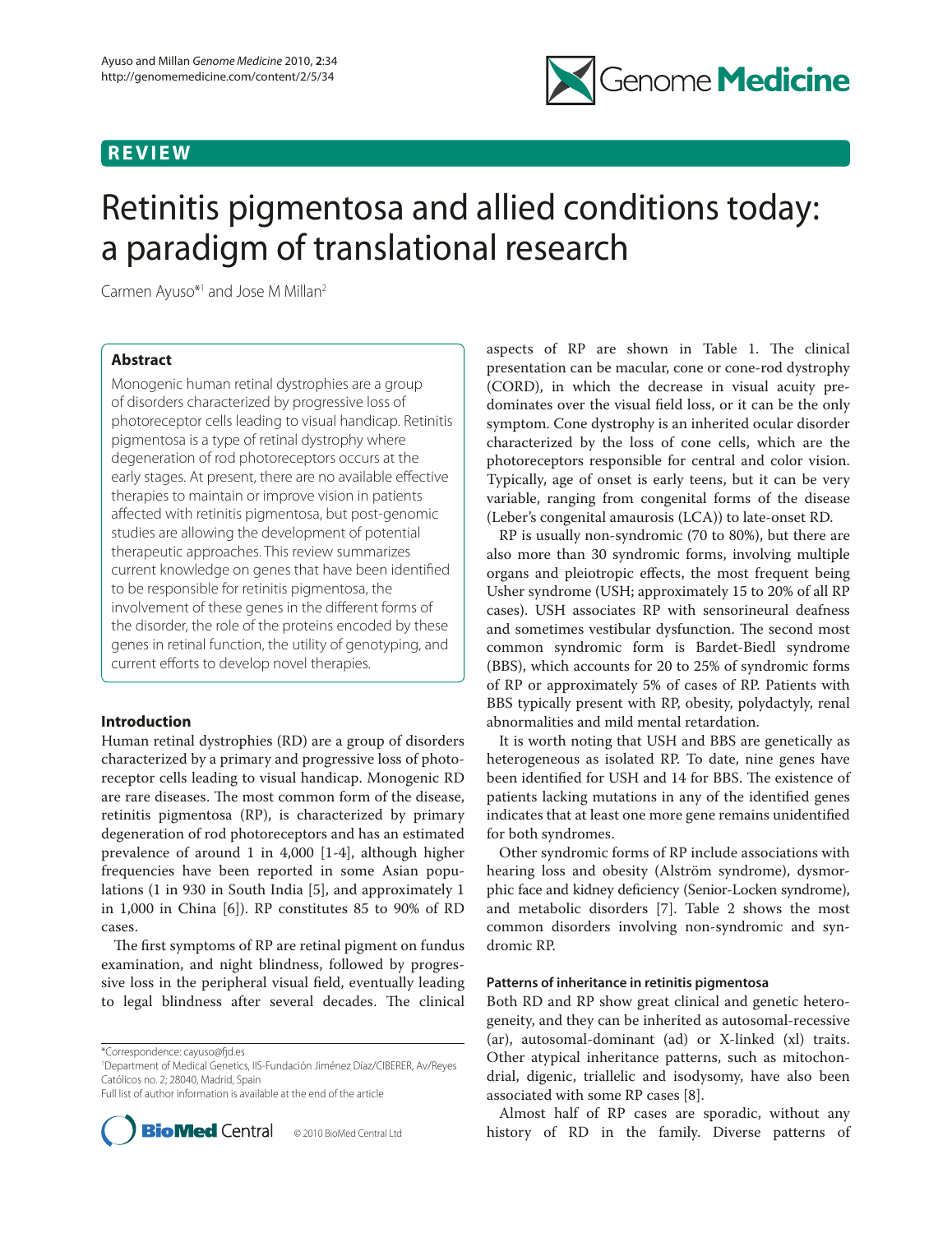**Table 1.Clinical signs of retinitis pigmentosa and cone-rod dystrophy**

| <b>Clinical signs</b> |                                                                                                                                  |
|-----------------------|----------------------------------------------------------------------------------------------------------------------------------|
| Visual function       | Impaired night vision (nyctalopia), myopia<br>(frequently), progressive loss of visual acuity                                    |
| Visual field          | Loss of peripheral vision in early stages, progressive<br>loss of central vision in later stages, ring scotoma,<br>tunnel vision |
| Eye fundus            | Bone spicule deposits in peripheral retina,<br>attenuation of retinal vessels, waxy pallor of the optic<br>disc                  |
| Eye movement          | Nistagmus                                                                                                                        |
| Electroretinogram     | Diminution or abolishment of the a-waves and<br>b-waves                                                                          |

inheritance have been reported for non-syndromic cases of RP and their families depending on the geographical origin, the sample size of the study and the methods for clinical ascertainment. A reliable estimate for the percentages of each inheritance pattern could be 15 to 25% for autosomal-dominant RP (adRP), 35 to 50% for autosomal-recessive RP (arRP), 7 to 15% for X-linked RP (xlRP), and 25 to 60% for syndromic RP [9] (Table 3).

However, well-known genetic phenomena that alter Mendelian inheritance have also been observed in RP. Incomplete penetrance [10] and variable expressivity have been reported in many families with RP. The literature offers many examples of variable degrees of severity of RP among members of the same family carrying the same mutation [11]. In xlRP forms, female carriers sometimes present RP symptoms and can be as affected as male carriers. One explanation for this might be lyonization, that is, the random inactivation of one X chromosome in females to compensate for the double X gene dose during early developmental stages. The inactivation of the X chromosome not carrying the mutation in a cell or cell population that will later develop into the retina could lead to an active mutated RP gene in the female carrier.

## **Genes involved in retinitis pigmentosa**

The overwhelming pool of genetic data that has become available since the identification of the first mutation associated with RP in humans (a proline to histidine change at amino acid position 23 in rhodopsin, reported by Dryja *et al.* in 1990 [12]) has revealed the genetics of RD to be extremely complex. Research into the molecular causes of RD has revealed the underlying disease genes for about 50% of cases, with more than 200 genetic loci described [13]. These genes are responsible not only for RP, but also for many other different clinical entities such as LCA, macular degeneration and CORD. To date, 26 genes have been identified for arRP and 20 for adRP, and two genes on the X chromosome (xlRP). For a number of

## **Table 2. Non-syndromic and syndromic retinal dystrophies and inheritance pattern**

| <b>Retinal dystrophy</b>                       | <b>Inheritance</b>            |  |  |  |  |
|------------------------------------------------|-------------------------------|--|--|--|--|
| Non-syndromic                                  |                               |  |  |  |  |
| Retinitis pigmentosa                           | ad, ar, xl, digenic           |  |  |  |  |
| Cone or cone-rod dystrophy                     | ad, ar, xl                    |  |  |  |  |
| Leber congenital amaurosis                     | Mainly ar, rarely ad          |  |  |  |  |
| Stargardt disease                              | Mainly ar, rarely ad          |  |  |  |  |
| <b>Fundus flavimaculatus</b>                   | ar                            |  |  |  |  |
| Congenital stationary night blindness          | ad, ar, xl                    |  |  |  |  |
| North Carolina macular dystrophy               | ad                            |  |  |  |  |
| Sorsby's macular dystrophy                     | ad                            |  |  |  |  |
| Pattern macular dystrophy                      | ad                            |  |  |  |  |
| Vitelliform macular dystrophy (Best's disease) | ad (incomplete<br>penetrance) |  |  |  |  |
| Choroideremia                                  | xl                            |  |  |  |  |
| X-linked retinoschisis                         | xl                            |  |  |  |  |
| Gyrate atrophy                                 | ar                            |  |  |  |  |
| Syndromic                                      |                               |  |  |  |  |
| Usher syndrome                                 | ar                            |  |  |  |  |
| Bardet-Biedl syndrome                          | ar, oligogenic                |  |  |  |  |
| Senior-Locken syndrome                         | ar                            |  |  |  |  |
| Alport syndrome                                | xl                            |  |  |  |  |
| Älmstron syndrome                              | ar                            |  |  |  |  |
| Joubert Syndrome                               | ar                            |  |  |  |  |
| Nephronophthisis                               | ar, oligogenic                |  |  |  |  |
| Cockayne syndrome                              | ar                            |  |  |  |  |
| Refsum disease                                 | ar                            |  |  |  |  |
| Autosomal dominant cerebellar ataxia type 7    | ad                            |  |  |  |  |
| Norrie disease                                 | xl                            |  |  |  |  |

ad: autosomal dominant; ar: autosomal recessive; xl: X-linked.

these genes, some mutations in the same gene lead to autosomal-dominant forms, while some other mutations lead to autosomal-recessive forms.

Different mutations in several genes lead to syndromic forms such as USH or isolated RP (*USH2A* gene) or nonsyndromic deafness (*MYO7A*, *CH23*, *PCDH15*, *USH1C*  and *USH1G*), and mutations in the same gene can cause different clinical entities, as has been observed for *ABCA4*, which is implicated in arRP, autosomal-recessive macular dystrophies (arMD) and autosomal-recessive CORD (arCORD). Furthermore, most of the mutations causing RP are exclusive to one or a few individuals or families. Common mutations and hot spots are rare; therefore, there is a need for large and time-consuming mutation screenings to achieve a molecular diagnosis of RP in patients. In addition, there is no clear genotypephenotype correlation and, in many cases, relatives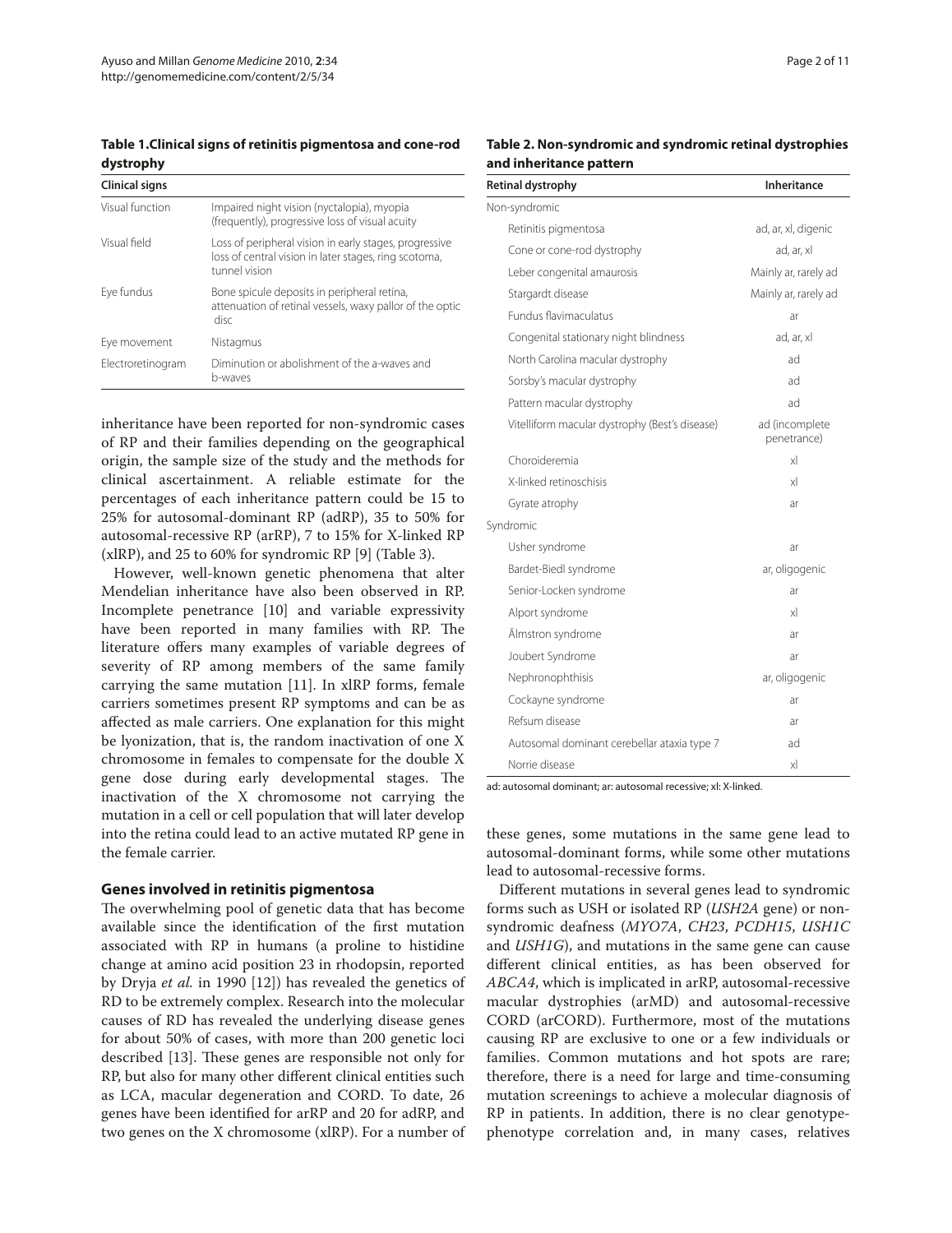| Country and reference | Non-syndromic RP (n) | adRP (%) | arRP(%) | xIRP(%) | Syndromic RP (%)         |
|-----------------------|----------------------|----------|---------|---------|--------------------------|
| Spain [55]            | 1,717                | 15       | 34      | 7       | 41 (3 unclassified)      |
| France [56]           | 153                  | 19       | 35      | 4.1     | 41.3                     |
| The Netherlands [57]  | 575                  | 22.4     | 30.1    | 10.4    | 37.1                     |
| Switzerland [1]       | 153                  | 9        | 90      | 1       | $\overline{\phantom{a}}$ |
| Germany [58]          | 250                  | 25.2     | 16.4    | 10      | 48.4                     |
| UK [59]               | 300                  | 39       | 15      | 25      | 21                       |
| USA [60]              | 138                  | 22       | 10      | 14      | 37                       |
| USA [61]              | 489                  | 14.1     | 13.7    | 7       | 65.2                     |
| Japan [62]            | 1,091                | 2.1      | 40.1    |         | 43.2                     |
| Japan [63]            | 434                  | 16.9     | 25.2    | 1.6     | 56.3                     |
| China [64]            | 150                  | 13.3     | 67.3    | 2.7     | 16.7                     |
| South Africa [65]     | 63                   | 21       | 15      | 10      | 54                       |
| USA [66]              | 68                   | 6        | 13      | 7       | 74                       |

**Table 3. Geographical distribution of genetic types**

adRP: autosomal-dominant retinitis pigmentosa; arRP: autosomal-recessive retinitis pigmentosa; RP: retinitis pigmentosa; xlRP: X-linked retinitis pigmentosa.

bearing the same mutation display very different forms of RP in terms of age of onset and severity.

Many genes and proteins are associated with RD. These proteins are involved in retinal functions, but they can also play other roles such as degradation of proteins in the retinal pigment epithelium, and ionic interchange or trafficking of molecules in the ribbon synapse of photoreceptors. Tables 4, 5, 6 and 7 summarize the genes involved in RD, their chromosomal locations and functions, and the proteins they encode. The major pathways involved in pathogenesis of RP are discussed below.

## **Phototransduction**

Phototransduction is the process through which photons are converted into electrical signals. It begins with the light-induced isomerization of the ligand of rhodopsin, which is 11-cis retinal, and the activation of rhodopsin. Rhodopsin undergoes a change in conformation upon photoexcitation and activates the G protein transducin. GDP-bound inactive transducin exchanges GDP for GTP, and GTP-bound active transducin increases the activity of cGMP phosphodiesterase. The result is decreased levels of cGMP in the cytoplasm, and this causes the closing of cGMP-gated ion channels and leads to membrane hyperpolarization. The recovery of the phototransduction process is carried out by the phosphorylation of rhodopsin by a receptor-specific kinase, rhodopsin kinase. The phosphorylated photoactivated rhodopsin is bound by arrestin, thereby terminating activity of the receptor in the signal transduction process. Mutations in the gene encoding rhodopsin (*RHO*) are responsible for adRP, arRP and dominant congenital stationary night blindness. Mutations in the genes for cGMP phosphodiesterase alpha and beta subunits (*PDE6A* and *PDE6B*,

respectively) are responsible for arRP and dominant congenital stationary night blindness. Mutations in the genes encoding the rod cGMP-gated channel alpha and beta subunits (*GUCA1A* and *GUCA1B*, respectively) are responsible for arRP, while arrestin (*SAG*) is involved in Oguchi disease. The genes encoding guanylate cyclase activating protein 1B (*GUCA1B*) and cone alpha subunit of cGMP phosphodiesterase (*PDE6C*) are responsible for dominant MD and arCORD, respectively.

## **Visual cycle**

After isomerization and release from the opsin protein, alltrans retinal is reduced to all-trans retinol, and it travels back to the retinal pigment epithelium to be 'recharged'. It is first esterified by lecithin retinol acyltransferase and then converted to 11-cis retinol by RPE65. Finally, it is oxidized to 11-cis retinal before traveling back to the rod outer segment, where it can again be conjugated to an opsin to form a new functional rhodopsin. Many proteins involved in the chemical transformation and transport for retinoids are causative agents of RD. Mutations in the gene that encodes the retinal pigment epithelium-specific 65kDa protein (*RPE65*) can cause arRP or autosomalrecessive LCA (arLCA); *ABCA* encodes a retinal ATPbinding cassette transporter, and mutations lead to a wide variety of clinical symptoms, including arRP, autosomalrecessive Stargardt disease and arCORD; the gene *IRBP1*  encodes the interphotoreceptor retinoid binding protein and mutations cause arRP; *LRAT* encodes lecithin retinol acyltransferase and mutations cause arRP and arLCA. Mutations in up to 13 different genes involved in the visual cycle lead to different retinal degenerations, highlighting the importance of this biochemical pathway in the physiology of vision.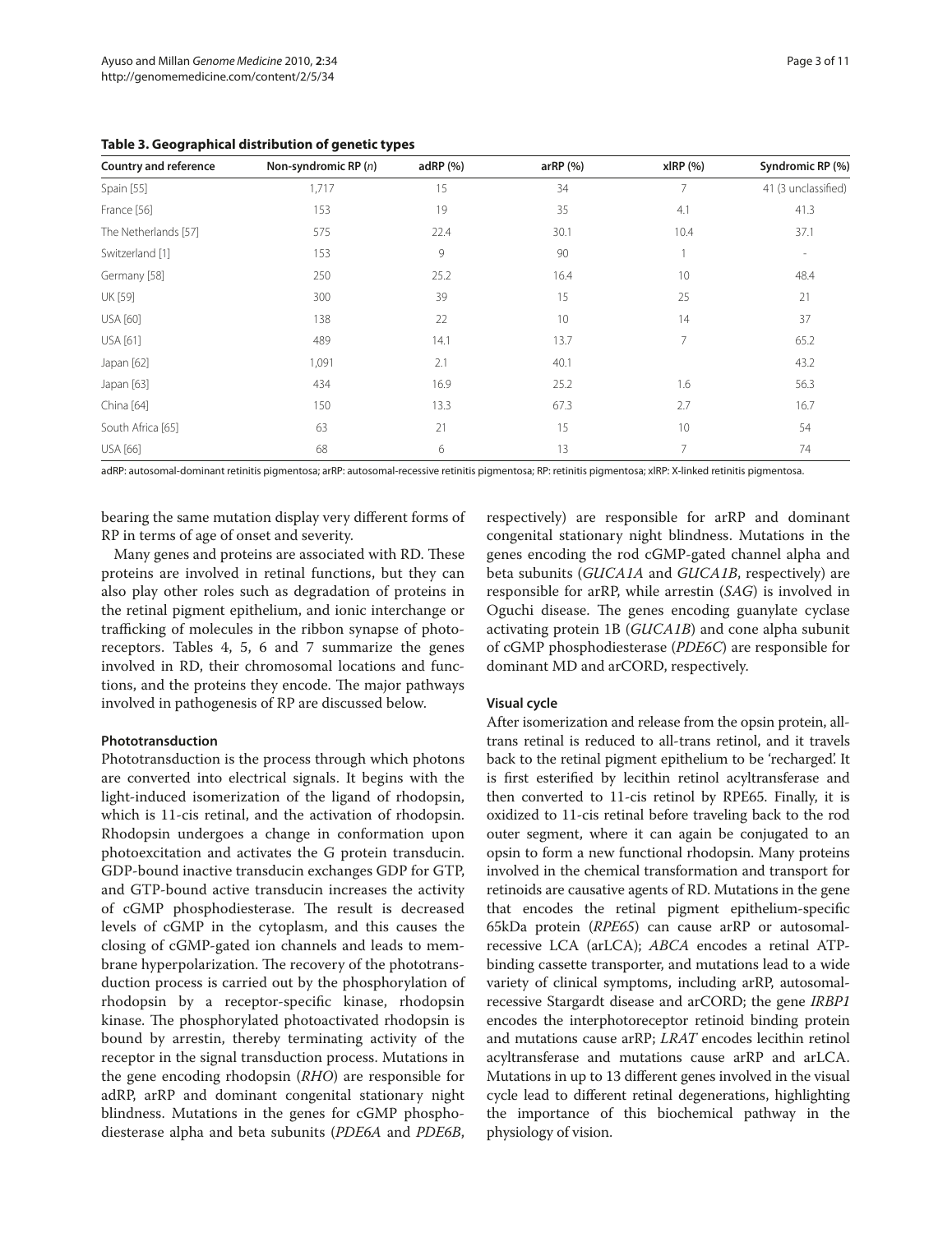## **Table 4. Pathways related to retinal dystrophies**

| Pathway                               | Genes causing retinal dystrophy                                                                                                                           | Phenotypes                                                                  |
|---------------------------------------|-----------------------------------------------------------------------------------------------------------------------------------------------------------|-----------------------------------------------------------------------------|
| Phototransduction                     | CNGA1, CNGB1, GUCA1B, RHO, PDE6A, PDE6B, PDE6C, SAG, CNGB3                                                                                                | adRP, arRP, adMD, dCSNB, Oguchi disease, arCORD                             |
| Visual cycle                          | ABCA4, RGR, RLBP1, BEST1, IRBP, RPE65, CA4, RDH12, IDH3B, ELOVL4,<br>PITPNM3. GUCY2D                                                                      | adRP, arRP, arMD, adMD, arCORD, adCORD, coroid<br>sclerosis, arLCA          |
| Phagocytosis of rod outer<br>segments | <b>MFRTK</b>                                                                                                                                              | arRP                                                                        |
| Retinal development                   | CRX, NRL, NR2E3, SEMA4A, RAX2, PROM1, TSPAN12, TULP1, OTX2                                                                                                | adRP, arRP, adLCA, arLCA, adCORD, adMD, FEVR                                |
| Ciliary structure                     | CEP290, RP1, USH2A, CRB1, RP2, RPGR, RPGRIP1, LCA5, OFD1, MYO7A,<br>USH1C, DFNB31, CDH23, PCDH15, USH1G, GPR98, BBS1-BBS10, TRIM32,<br>BBS12, BBS13, AHI1 | adRP, arRP, xIRP, arLCA, JS, BBS, USH, xICORD, xICSNB,<br>MKS, LGMD2H, MKKS |
| Photoreceptor structure               | RDS, ROM1, FSC2                                                                                                                                           | adRP, digenic RP, adMD                                                      |
| mRNA splicing                         | HPRP3, PRPF8, PRPF31, PAP1, TOPORS                                                                                                                        | adRP                                                                        |
| Others                                | ASCC3L1, SPATA7,EYS, KLHL7, RD3, KCNV2, RIMS1, CACNA2D4, ADAM9,<br>CNNM4. TRPM1. CABP4. OFD1                                                              | adRP, arRP, arCOD, arLCA, adCORD, CORD, arCORD, JS                          |

adCORD: autosomal-dominant cone and rod dystrophy; adLCA: autosomal dominant Leber's congenital amaurosis; adMD: autosomal-dominant macular dystrophy; adRP: autosomal-dominant retinitis pigmentosa; arCORD: autosomal-recessive cone and rod dystrophy; arCOD: autosomal recessive cone dystrophy; arLCA: autosomal-recessive Leber's congenital amaurosis; arMD: autosomal-recessive macular dystrophy; arRP: autosomal-recessive retinitis pigmentosa; BBS: Bardet-Biedl syndrome; CORD: cone and rod dystrophy; dCSNB: dominant congenital stationary night blindness; FEVR: familial exhudative vitreoretinopathy; JS: Joubert syndrome; LGMD2H: limb and griddle muscular dystrophy type 2H; MD: macular degeneration; MKKS: McKusick-Kaufmann syndrome; MKS: Meckel-Gruber syndrome; RdCVF: rod-derived cone viability factor; RP: retinitis pigmentosa; USH: Usher syndrome; xlCORD: X-linked cone and rod dystrophy; xlCSNB: X-linked congenital stationary night blindness; xlRP: X-linked retinitis pigmentosa.

#### **Table 5. Genes and proteins leading to retinal dystrophies involved in phototransduction, visual cycle and phagocytosis of rod outer segments**

| Gene        | Location | Protein                                                           | <b>Function</b>     | $\%$           | Type of RP             |
|-------------|----------|-------------------------------------------------------------------|---------------------|----------------|------------------------|
| CNGA1       | 4p12     | rod cGMP-gated channel alpha subunit                              | Phototransduction   | 2.2            | arRP                   |
| CNGB1       | 16q13    | rod cGMP-gated channel beta subunit                               | Phototransduction   |                | arRP                   |
| GUCA1B      | 6p21.1   | guanylate cyclase activating protein 1B                           | Phototransduction   |                | adRP, adMD             |
| <b>RHO</b>  | 3q22.1   | rhodopsin                                                         | Phototransduction   | 19-25          | adRP, arRP, dCSNB      |
| PDE6A       | 5q33.1   | cGMP phosphodiesterase alpha subunit                              | Phototransduction   | 4              | arRP                   |
| PDE6B       | 4q16.3   | cGMP phosphodiesterase beta subunit                               | Phototransduction   | 4              | arRP, dCSNB            |
| PDE6C       | 10q23.33 | cone alpha subunit of cGMP phosphodiesterase                      | Phototransduction   |                | arCOD                  |
| SAG         | 2q37.1   | arrestin                                                          | Phototransduction   |                | arRP, Oquchi disease   |
| CNGB3       | 8q21.3   | cone cyclic nucleotide-gated cation channel beta 3 subunit        | Phototransduction   |                | arCOD                  |
| ABCA4       | 1p22.1   | ATP-binding cassette transporter - retinal                        | Visual cycle        | 2,9            | arRP, arMD, arCORD     |
| <b>RGR</b>  | 10q23.1  | RPE-retinal G protein-coupled receptor                            | Visual cycle        | 0,5            | arRP, coroid sclerosis |
| RLBP1       | 15q26.1  | retinaldehyde-binding protein 1                                   | Visual cycle        |                | arRP                   |
| BEST1       | 11q12.3  | Bestrophin-1                                                      | Visual cycle        |                | adMD (Best type)       |
| <b>IRBP</b> |          |                                                                   | Visual cycle        |                | arRP                   |
| RPE65       | 1p31.2   | retinal pigment epithelium-specific 65 kDa protein                | Visual cycle        | 2              | arRP, arLCA            |
| CA4         | 17q23.2  | carbonic anhydrase IV                                             | Visual cycle        |                | adRP                   |
| RDH12       | 14q24.1  | retinal dehydrogenase 12                                          | Visual cycle        | $\overline{4}$ | arRP                   |
| IDH3B       | 20p13    | NAD(+)-specific isocitrate dehydrogenase 3 beta                   | Visual cycle        |                | arRP                   |
| ELOVL4      | 6q14.1   | elongation of very long fatty acids protein                       | Visual cycle        |                | adMD                   |
| PITPNM3     | 17p13.2  | phosphatidylinositol transfer membrane-associated family member 3 | Visual cycle        |                | adCORD                 |
| LRAT        | 4q32.1   | lecithin retinol acyltransferase                                  | Visual cycle        | 0,7            | arRP, arLCA            |
| GUCY2D      | 17p13.22 | retinal-specific quanylate cyclase 2D                             | visual cycle        | 21             | arLCA, adCORD          |
| MERTK       | 2q13     | c-mer protooncogene receptor tyrosine kinase                      | Phagocytosis of ROS | 0,6            | arRP                   |

adCORD: autosomal-dominant cone and rod dystrophy; adMD: autosomal-dominant macular dystrophy; adRP: autosomal-dominant retinitis pigmentosa; arCORD: autosomal-recessive cone and rod dystrophy; arCOD: autosonal recessive cone dystrophy; arLCA: autosomal-recessive Leber's congenital amaurosis; arMD: autosomalrecessive macular dystrophy; arRP: autosomal-recessive retinitis pigmentosa; ROS: reactive oxygen species.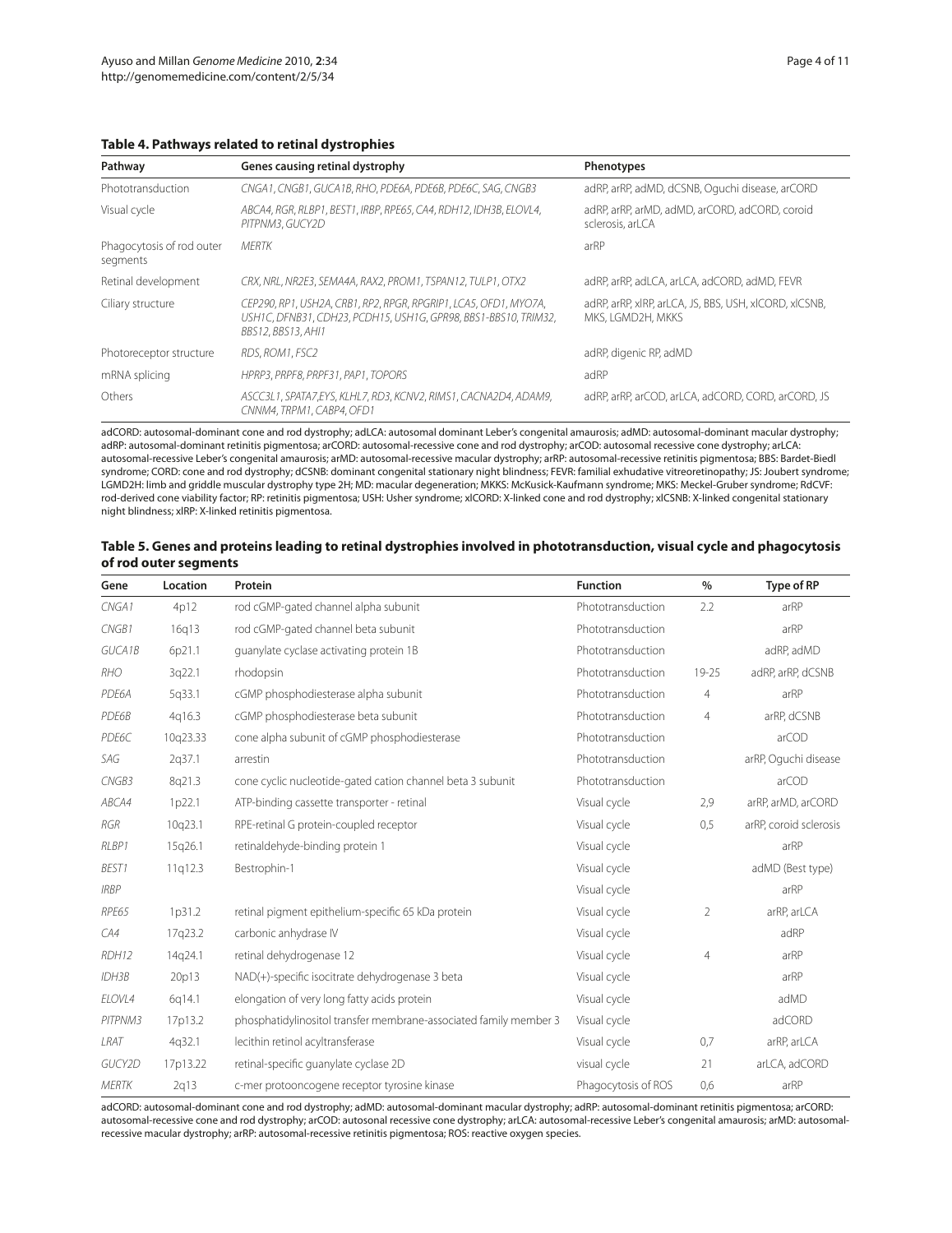|  | Table 6. Genes and proteins leading to retinal dystrophies involved in structure of photoreceptors and ciliary function |  |
|--|-------------------------------------------------------------------------------------------------------------------------|--|
|  |                                                                                                                         |  |

| Gene               | Location  | Protein                                             | <b>Function</b>                       | %              | Type of RP                          |
|--------------------|-----------|-----------------------------------------------------|---------------------------------------|----------------|-------------------------------------|
| CEP290             | 12q21.32  | centrosomal protein 290 kDa                         | 21<br>Structural: connecting cilium   |                | arRP, arLCA, JS, BBS                |
| FSC <sub>2</sub>   | 17q25.3   | Fascin 2                                            | Structural                            |                | adRP                                |
| <b>RDS</b>         | 6p21.2    | Retinal degeneration slow-peripherin                | Structural                            | 9.5            | adRP, adMD, RP digenic<br>with ROM1 |
| ROM1               | 11q12.3   | retinal outer segment membrane protein 1            | Structural                            | $\overline{2}$ | RP digenic with RDS                 |
| RP 1               | 8q12.1    | RP1 protein                                         | Structural: photoreceptor trafficking | 3.5            | adRP, arRP                          |
| TULP1              | 6p21.31   | tubby-like protein 1                                | Retinal development                   | $\overline{2}$ | arRP, arLCA                         |
| USH <sub>2</sub> A | 1q41      | usherin                                             | Structural: photoreceptor trafficking | 10             | arRP, USH                           |
| CRB1               | 1q31.3    | crumbs homolog 1                                    | Structural: extracellular matrix      | 6.5            | arRP, arLCA                         |
| RP <sub>2</sub>    | Xp11.23   | XRP2 protein similar to human cofactor C            | Structural: photoreceptor trafficking | 15             | xIRP                                |
| RPGR               | Xp14      | retinitis pigmentosa GTPase regulator               | Structural: photoreceptor trafficking | 75             | xIRP, xICORD, xICSNB                |
| RPGRIP1            | 14q11.2   | RP GTPase regulator-interacting protein 1           | Structural: photoreceptor trafficking |                | arLCA                               |
| LCA5               | 6q14.1    | Lebercilin                                          | Structural: photoreceptor trafficking |                | arLCA                               |
| OFD1               | Xp22.2    | oral-facial-digital syndrome 1 protein              | Ciliary function                      |                | JS                                  |
| MYO7A              | 11q13.5   | Myosin VIIA                                         | Photoreceptor trafficking             |                | <b>USH</b>                          |
| USH1C              | 11p14-p15 | harmonin                                            | Structural: scaffolding               |                | <b>USH</b>                          |
| DFNB31             | 9q32-q34  | whirlin                                             | Structural: scaffolding               |                | <b>USH</b>                          |
| CDH <sub>23</sub>  | 10q21-q22 | cadherin-23                                         | Structural: cell-cell adhesion        |                | <b>USH</b>                          |
| PCDH15             | 10q21-q22 | protocadherin-15                                    | Structural: cell-cell adhesion        |                | <b>USH</b>                          |
| USH1G              | 17q24-q25 | SANS                                                | Structural: scaffolding               |                | <b>USH</b>                          |
| GPR98              | 5q14-q21  | VLGR1                                               | Structural: extracellular matrix      |                | <b>USH</b>                          |
| BBS1               | 11q13     | BBS protein 1                                       | Ciliary function                      |                | <b>BBS</b>                          |
| BBS2               | 16q21.2   | BBS protein 2                                       | Ciliary function                      |                | <b>BBS</b>                          |
| ARL6/BBS3          | 3q11.2    | ADP-ribosylation factor-like 6                      | Ciliary function                      |                | <b>BBS</b>                          |
| BBS4               | 15q24.1   | BBS protein 4                                       | Ciliary function                      |                | <b>BBS</b>                          |
| BBS5               | 2q31.1    | flagellar apparatus-basal body protein DKFZp7621194 | Ciliary function                      |                | <b>BBS</b>                          |
| MKKS/BBS6          | 20p12.1   | McKusick-Kaufman syndrome protein                   | Ciliary function: chaperonine         |                | <b>BBS, MKKS</b>                    |
| BBS7               | 4q27      | BBS protein 7                                       | Ciliary function                      |                | <b>BBS</b>                          |
| TTC8/BBS8          | 14q32.11  | tetratricopeptide repeat domain 8                   | Ciliary function                      |                | <b>BBS</b>                          |
| B1/BBS9            | 7p14.3    | parathyroid hormone-responsive B1 protein           | Ciliary function                      |                | <b>BBS</b>                          |
| BBS10              | 12q21.2   | BBS protein 10                                      | Ciliary function: chaperonine         |                | <b>BBS</b>                          |
| TRIM32             | 9q33.1    | tripartite motif-containing protein 32              | Ciliary function                      |                | BBS, LGMD2H                         |
| BBS12              | 4q27      | BBS protein 12                                      | Ciliary function: chaperonine         |                | <b>BBS</b>                          |
| MKS1/BBS13         | 17q22     | FABB proteome-like protein                          | Ciliary function                      |                | <b>BBS, MKS</b>                     |
| AHI 1              | 6q23.3    | Abelson helper integration site 1                   | Ciliary function                      |                | <b>NPH</b>                          |

adMD: autosomal-dominant macular dystrophy; adRP: autosomal-dominant retinitis pigmentosa; arLCA: autosomal-recessive Leber's congenital amaurosis; arRP: autosomal-recessive retinitis pigmentosa; BBS: Bardet-Biedl syndrome; CORD: cone and rod dystrophy; JS: Joubert syndrome; LGMD2H: limb and griddle muscular dystrophy type 2H; MKKS: McKusick-Kaufmann syndrome; MKS: Meckel-Gruber syndrome; NPH: Nephrohophthisis;.RP: retinitis pigmentosa; USH: Usher syndrome; xlCORD: X-linked cone and rod dystrophy; xlCSNB: X-linked congenital stationary night blindness; xlRP: X-linked retinitis pigmentosa.

## **Phagocytosis of photoreceptor discs**

The stacks of discs containing visual pigment molecules in the outer segments of the photoreceptors are constantly renewed. New discs are added at the base of the outer segment at the cilium, and old discs are displaced up the outer segment and engulfed by the apical processes of the pigment epithelium. They are then broken down by lysis. Photoreceptor outer-segment discs are phagocytosed by the pigment epithelium in a diurnal cycle. Among the different proteins involved in this process, only *MERTK*, the gene encoding c-mer proto-oncogene receptor tyrosine kinase, has been identified as causing arRP.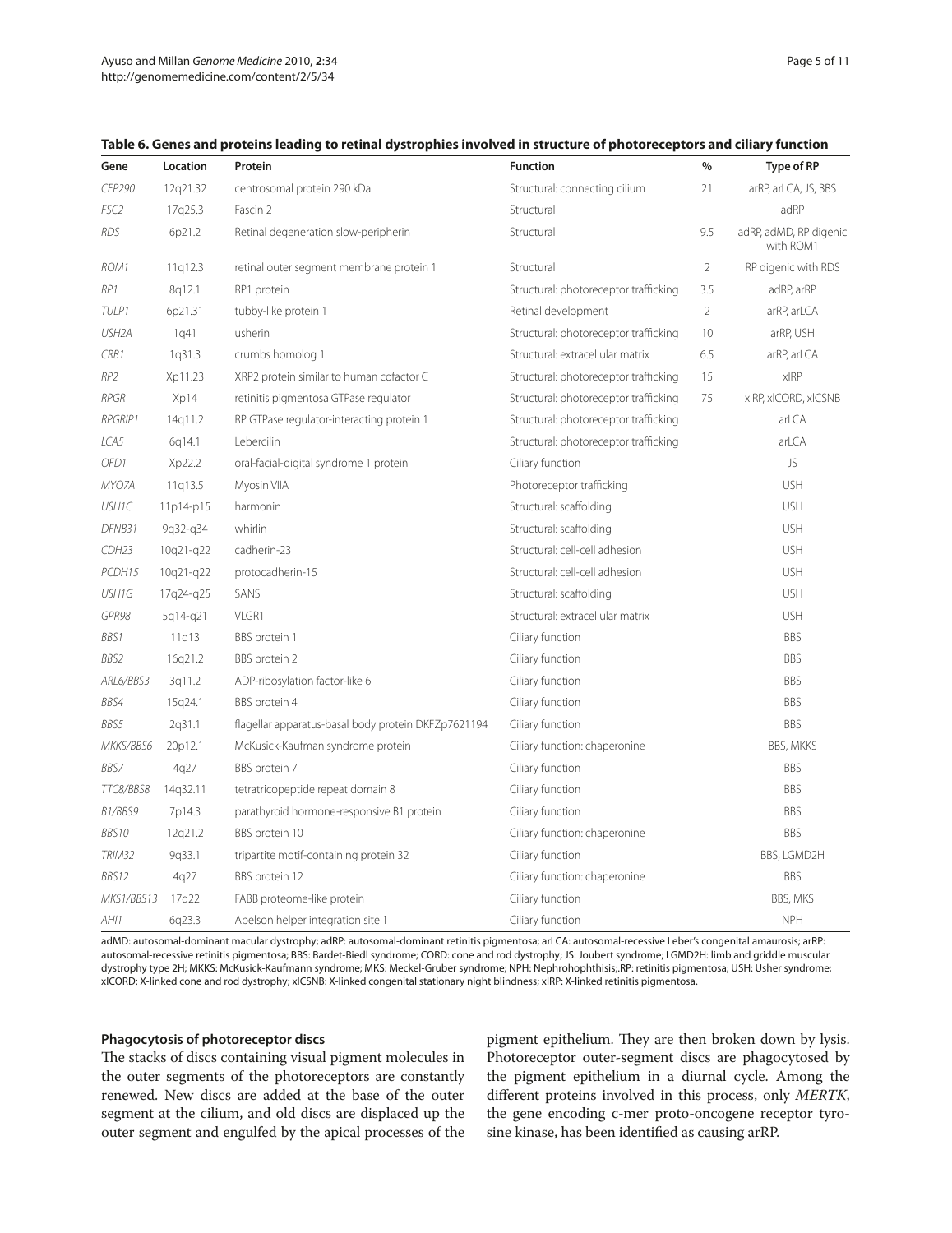| Gene                 | Location | Protein                                                                            | <b>Function</b>                           | %   | Type of RP    |
|----------------------|----------|------------------------------------------------------------------------------------|-------------------------------------------|-----|---------------|
| KCNV <sub>2</sub>    | 9p24.2   | potasium channel subfamily V member 2                                              | lon interchange                           |     | arCOD         |
| IMPDH1               | 7q32.1   | inosine monophosphate dehydrogenase 1                                              | Nucleotide biosynthesis                   | 2.5 | adRP, adLCA   |
| CRX<br>arLCA, adCORD | 19q13.32 | cone-rod otx-like photoreceptor homeobox transcription factor                      | Retinal development                       | 1   | adRP, adLCA,  |
| NRL                  | 14q11.2  | neural retina leucine zipper                                                       | Retinal development                       | 0.7 | adRP, arRP    |
| <b>NR2E3</b>         | 15q23    | nuclear receptor subfamily 2 group E3                                              | Retinal development                       |     | arRP          |
| EYS                  | 6q12     | eyes shut/spacemaker (Drosophila) homolog                                          | Unknown                                   |     | arRP          |
| HPRP3                | 1q21.3   | human homolog of yeast pre-mRNA splicing factor 3                                  | mRNA splicing                             | 1   | adRP          |
| PRPF8                | 17p13.3  | human homolog of yeast pre-mRNA splicing factor C8                                 | mRNA splicing                             | 3   | adRP          |
| PRPF31               | 19q13.42 | human homolog of yeast pre-mRNA splicing factor 31                                 | mRNA splicing                             | 8   | adRP          |
| PROM1                | 4p15.32  | Prominin                                                                           | Photoreceptor discs development           |     | adCORD, adMD  |
| SNRNP200             | 2q11.2   | small nuclear ribonucleoprotein 200kDa                                             | mRNA splicing                             |     | adRP          |
| KLHL7                | 7p15.3   | kelch-like 7 protein (Drosophila)                                                  | Protein degradation                       |     | adRP          |
| <b>TOPORS</b>        | 9p21.1   | topoisomerase I binding arginine/serine rich protein                               | mRNA splicing                             | 1   | adRP          |
| RD3                  | 1q32.3   | protein: RD3 protein                                                               | Unknown                                   |     | arLCA         |
| RAX2                 | 19p13.3  | retina and anterior neural fold homeobox 2 transcription factor                    | Retina development                        |     | CORD          |
| SEMA4A               | 1q22     | Semaphorin 4A                                                                      | Neuronal development                      |     | adCORD        |
| RIMS1                | 6p13     | regulating synaptic membrane exocytosis protein                                    | Ribbon synapse trafficking                |     | adCORD        |
| CACNA2D4             | 12p13.33 | calcium channel, voltage-dependent, alpha 2/delta subunit 4                        | Ribbon synapse trafficking                |     | arCOD         |
| CERKL                | 2q31.3   | ceramide kinase-like protein                                                       |                                           |     | arRP          |
| AIPL1                | 17q13.2  | arylhydrocarbon-interacting receptor protein-like 1                                | Chaperone                                 | 3.4 | arLCA, adCORD |
| PAP1                 | 7p14.3   | PIM-1 kinase                                                                       | mRNA splicing                             |     | adRP          |
| ADAM9                | 8p11.23  | ADAM metallopeptidase domain 9 (meltrin gamma) protein                             | Structural: adhesion molecule             |     | CORD          |
| CNNM4                | 2g11.2   | cyclin M4                                                                          | Neural retina function                    |     | Jalili synd.  |
| TRPM1                | 15q13.3  | transient receptor potential cation channel, subfamily M,<br>member 1 (melastatin) | Light-evoked response of the inner retina |     | adCSNB        |
| SPATA7               | 14q31.3  | spermatogenesis associated protein 7                                               | Unknown                                   |     | arLCA, arRP   |
| TSPAN12              | 7q31.31  | tetraspanin 12                                                                     | Retinal development                       |     | <b>FEVR</b>   |
| OTX2                 | 14q22.3  | orthodenticle homeobox 2 protein                                                   | Retinal development                       |     | adLCA         |
| ASCC3L1              | 2q11.2   | activating signal cointegrator 1 complex subunit 3-like 1                          | Unknown                                   |     | adRP          |
| CABP4                | 11q13.1  | calcium binding protein 4                                                          | Synapsis function                         |     | arCORD        |
| USH3A                | 3q21-q25 | clarin-1                                                                           | Ribbon synapse trafficking                |     | USH           |

**Table 7. Genes and proteins leading to retinal dystrophies involved in retinal development, mRNA splicing and other functions**

adCORD: autosomal-dominant cone and rod dystrophy; adCSNB: autosomal dominant congenital stationary night blindness adLCA: autosomal dominant Leber's congenital amaurosis; adMD: autosomal-dominant macular dystrophy; adRP: autosomal-dominant retinitis pigmentosa; arCOD: autosomal recessive cone dystrophy; arCORD: autosomal-recessive cone and rod dystrophy; arLCA: autosomal-recessive Leber's congenital amaurosis; arRP: autosomal-recessive retinitis pigmentosa; CORD: cone and rod dystrophy; FEVR: familial exhudative vitreoretinopathy; RP: retinitis pigmentosa; USH: Usher syndrome.

## **Retinal development**

Retinal cells are specialized neurons structured in layers. Their patterns of connectivity are crucial, and the correct development of these cells is essential for retinal function. This development is regulated by the precise expression of genes in the right cell type and at the right time, and this regulation is mediated by the synergistic/antagonistic action of a limited number of transcription factors. Mutations in the cone-rod otx-like photoreceptor homeobox transcription factor (encoded by the gene CRX) are responsible for adRP, adLCA, arLCA and adCORD; mutations in the neural retina leucine zipper (encoded by the gene *NRL*) can lead to adRP and arRP. Mutations in the gene encoding the tubby-like protein 1 (*TULP1*) can cause recessive RP or LCA. *RAX2* encodes the retina and anterior neural fold homeobox 2 transcription factor, and mutations are responsible for CORD. Mutations in *NR2E3* encoding the nuclear receptor subfamily 2 group E3 cause arRP or adRP.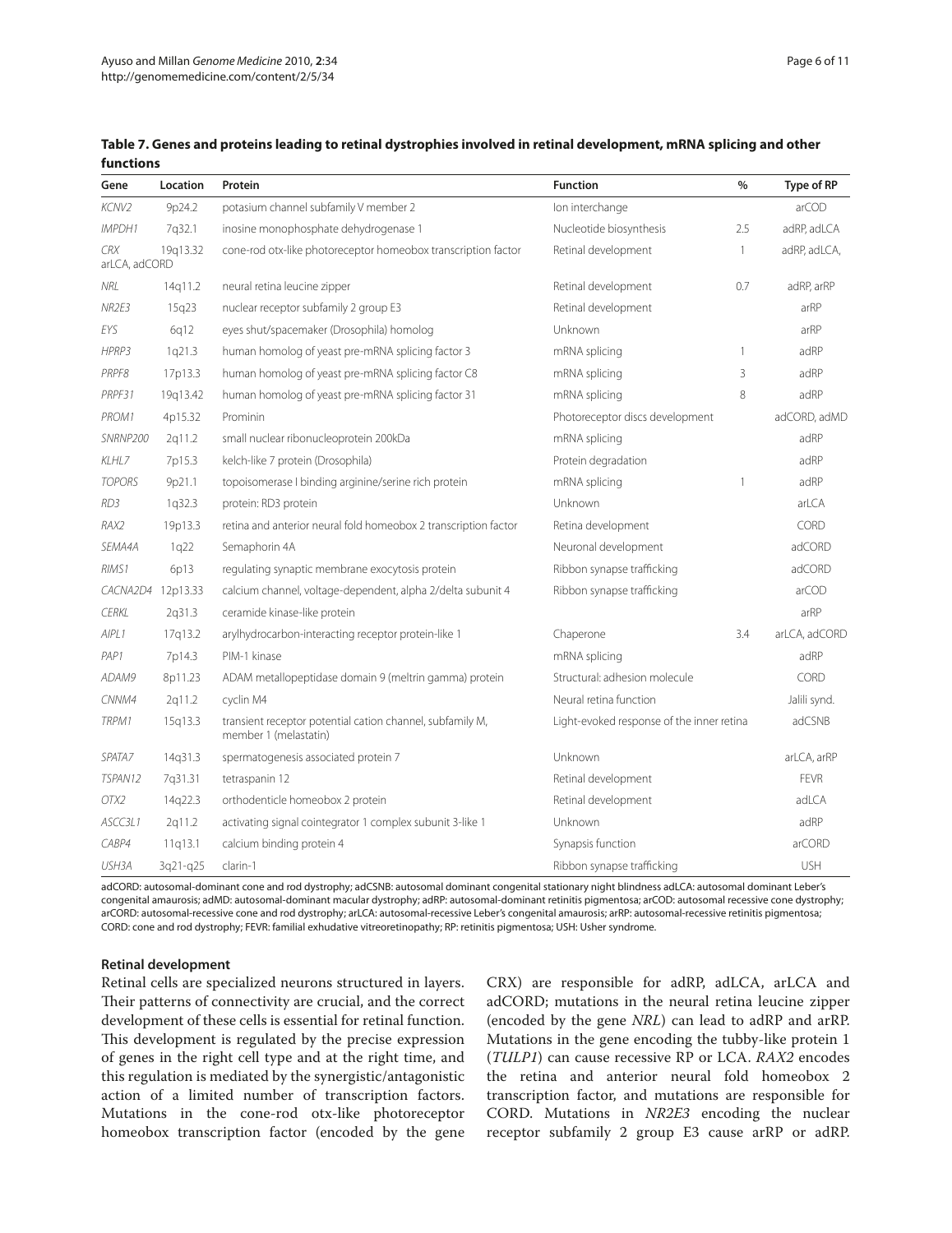Mutations in the genes encoding prominin (*PROM1*) and semaphorin 4A (*SEMA4A*) lead to adCORD. *OTX2* (encoding orthodenticle homeobox 2 protein) mutations are associated with adLCA. Finally, defects in *TSPAN12* (tetraspanin 12) are associated with familial exudative vitreoretinopathy.

## **Photoreceptor structure**

Although the majority of RD phenotypes appear to result from defects at a single genetic locus, at least one form of RP appears to require co-inheritance of defects in the unlinked genes *RDS*, which encodes peripherin/RDS, and *ROM1*, which encodes retinal outer-segment membrane protein 1. These proteins are components of the polypeptide subunits of an oligomeric transmembrane protein complex, which is present at photoreceptor outer-segment disc rims and is essential for the correct incidence of light into the discs.

Another protein, fascin 2, encoded by *FSC2*, appears to play a role in the assembly or stabilization of inner segment and calycal process actin filament bundles in photoreceptors and probably regulates the inner segment actin cytoskeleton.

## **Ciliary structure and function**

Photoreceptors have an inner segment that contains the cell organelles and an outer segment composed almost exclusively of optic discs. The connecting cilium connects the inner and outer segments. These discs are constantly renewed and a high number of molecules must travel from the inner segment to the outer segment through the connecting cilium. The development and architecture of the connecting cilium, the correct folding of the involved proteins and the links between the cilium and its surrounding region (calycal process, extracellular matrix) have been shown to be essential for retinal function. Furthermore, as cilia are specialized structures present in many other tissues, defects in the protein components of the cilia and chaperones involved in their development can cause not only isolated RD but also conditions that include RD among their symptoms, such as USH or BBS. Recently, it has been demonstrated that some ciliary proteins act as positive or negative phenotypic modifiers on defects in other proteins. Some examples are: *USH2A*, which encodes the large extracellular protein usherin, and defects are responsible for arRP and USH; the genes *USH1C* and *DFNB31*, which encode the scaffolding proteins harmonin and whirlin; and *CDH23* and *PCDH15*, which encode the cell-cell adhesion proteins cadherin 23 and protocadherin 15, respectively.

## **mRNA splicing**

Pre-mRNA splicing is a critical step in mammalian gene expression. Mutations in genes involved in the splicing

processes or spliceosome are associated with a wide range of human diseases, including those involving the retina. Among the genes involved in mRNA splicing, mutations in *PRPC8* (human homolog of yeast premRNA splicing factor C8), *PRP31* (human homolog of yeast pre-mRNA splicing factor 31), *HPRP3* (human homolog of yeast pre-mRNA splicing factor 3), *PAP-1*  (PIM-1 kinase), *TOPORS* (topoisomerase-I-binding arginine/serine-rich protein) and *SNRNP200* (small nuclear ribonucleoprotein, 200 kDa) are associated with adRP [14-18], although the mechanisms behind the process remain unclear.

## **Other functions**

Many other genes and proteins are associated with RD. These proteins have a wide spectrum of functions, such as degradation of proteins in the retinal pigmented epithelium (RPE), ionic interchange, trafficking of molecules in the ribbon synapse of photoreceptors and many others. In addition, the functions of some proteins that have been associated with RD are still unknown.

## **Molecular diagnosis in retinal dystrophies**

The first step toward the diagnosis of RD at the molecular level is genotyping; this allows a more precise prognosis of the possible future clinical evolution of RD, and it can be followed by genetic counseling. Moreover, genetic testing is crucial for the inclusion in human gene-specific clinical trials aimed at photoreceptor rescue. However, genetic and phenotypic heterogeneity limit mutation detection, rendering molecular diagnosis very complex. While sequencing remains the gold standard, this is costly and time consuming, and so alternative diagnostic approaches have been recently implemented.

One such alternative diagnostic approach is the use of microarray platforms to detect RP mutations. The most widely used are the specific-disease chips for different types of RD. They contain the previously identified mutations on the responsible known genes Identification rates (identifying at least one disease-associated mutation) depend on the geographical origin and ethnicity of the patient, and they currently stand at 47 to 78% for Stargardt disease [19-23], 28 to 40% for CORD [21, 23, 24, 25], 28 to 46% for LCA [26,-30], 45% for USH 1, and 26% for USH 2 [31, 32]. These represent inexpensive and rapid first-step genetic testing tools for patients with a specific RD diagnosis.

In addition, other high-throughput DNA sequencing platforms targeted to hundreds of genes are being developed. They have been designed to contain either genes limited to exons [33] or full-length retinal disease genes, including introns, promoter regions or both [34]. Other chip-based co-segregation analyses for autosomalrecessive forms and LCA have also been designed, but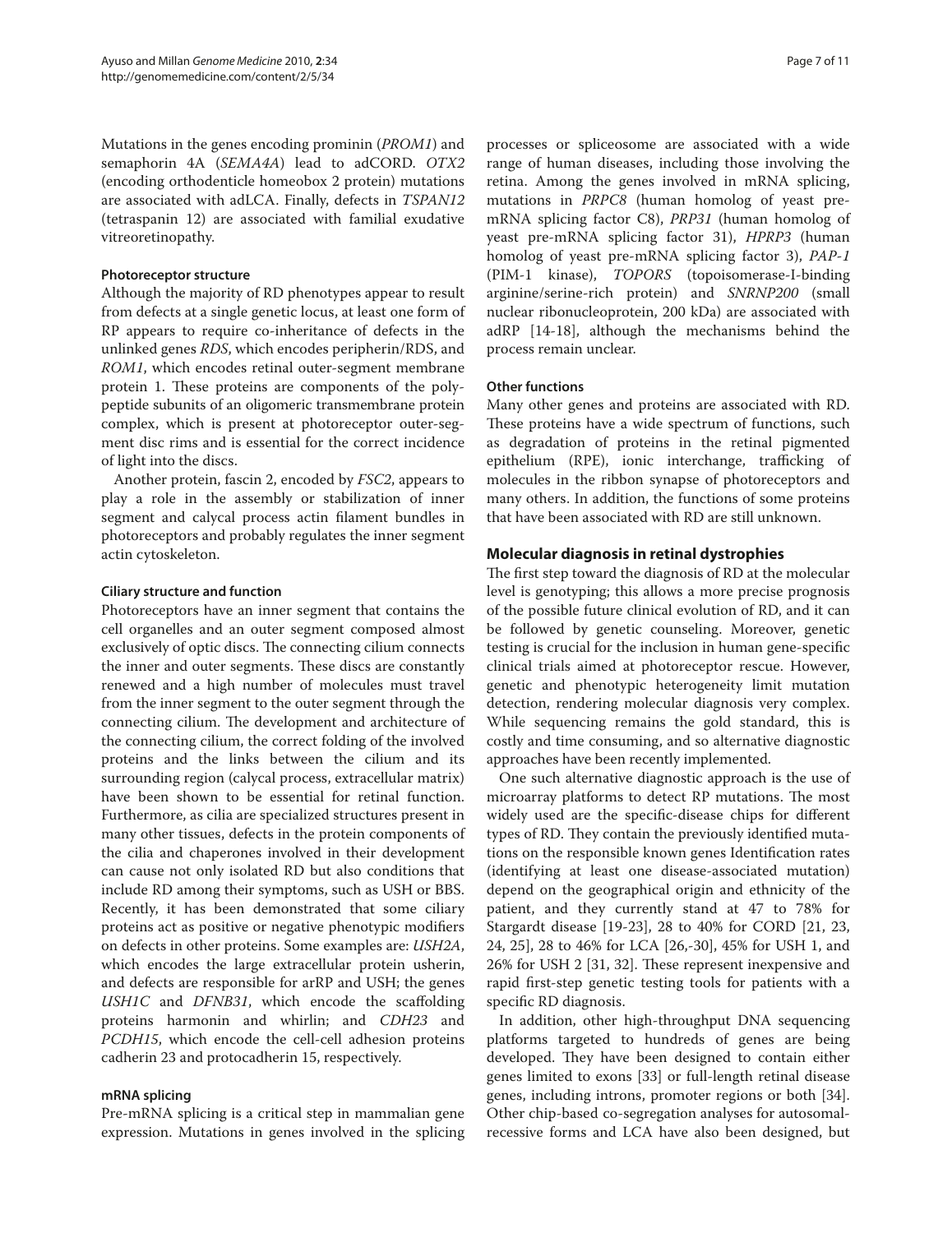these analyses requires the inclusion of samples from all the members of the family, both healthy and affected [35, 36].

Indirect genetic tools for linkage analysis and/or homozygosity mapping are also being used for RD genotyping, mainly for research purposes. However, increasing availability and low costs have made homozygosity mapping a particularly appealing approach for the molecular diagnosis of RD [37].

The analytical validity of these procedures has been proved. However, their clinical validity remains to be established for every ethnic group, specific array and type of retinal disease. Clinical applications are also somewhat limited due to the fact that many RP genes are still unknown, and mutations may lie outside of commonly tested regions.

## **Perspectives for future therapeutics**

Currently, optical and electronic devices are the only tools available to improve vision in some patients with RD. In the majority of cases, there are no effective therapies available to prevent, stabilize or reverse monogenic RD.

A key goal in developing an effective therapy for RD is the understanding of its pathophysiology, and the identification of the molecular events and disease mechanisms occurring in the degenerative retina. Based on advances in knowledge about these processes, several novel therapeutic strategies are currently being evaluated, including pharmacological treatments, gene therapy and cell therapy.

RD disorders are initiated by mutations that affect rod and/or cone photoreceptors and cause subsequent degeneration and cellular death. Consequently, therapeutic strategies are focused on targeting the specific genetic disorder (gene therapy), slowing or stopping photoreceptor degeneration or apoptosis (growth factors or calcium-blocker applications, vitamin supplements, endogenous cone viability factors), or even the replacement of lost cells (transplantation, use of stem or precursor cells).

Before these strategies can be applied to humans, animal models, preclinical studies and appropriately designed human clinical trials are needed to test different treatments and provide information on their safety and efficacy. According to the ClinicalTrials.gov database, 44 interventional clinical trials for RP have been or are being carried out [38].

## **Pharmacological therapies**

Developing an effective pharmacological therapy for RD must be based on the knowledge of the molecular events and major disease mechanisms and the extent to which they overlap. Current therapies target these pathogenic mechanisms.

## *Vitamin supplementation and chaperone treatments*

Results from experimental effects on animal models [39] and a randomized controlled double-masked clinical trial [40] have suggested possible clinical benefits of vitamin A supplementation in RP. However, the use of these supplements in other genetic forms of RD, such as *ABCA4*-related diseases (arRP, arCORD, and autosomalrecessive Stargardt MD), may accelerate the accumulation of toxic lipofuscin pigments in the retinal pigment epithelium, and thus worsen photoreceptor degeneration. As a result, avoidance of vitamin A supplementation is recommended for people with Stargardt disease.

Another viable approach to RP therapy is the use of pharmacological chaperones [41]. Pharmacological chaperones target protein structure, while chaperone inducers (for example, geldanamycin, radicicol and 17-AAG) and autophagy inducers (for example, rapamycin) stimulate degradation, manipulating the cellular quality control machinery. Some studies have suggested that the rod opsin chromophore (11-cis retinal) and retinal analogues (for example, 9-cis retinal) can act as pharmacological chaperones, whereas rapamycin is effective against the toxic gain of function, but not the dominant-negative effects of mutant rod opsin [41].

## *Anti-apoptotic therapy and neuroprotection: endogenous cone viability factors and growth factors*

The key goals in pharmacological therapy for RD are neuroprotection and the inhibition of pro-apoptotic pathways, or the activation of endogenous anti-apoptotic signaling systems [42]. Neuroprotection of photoreceptor cells is primarily targeted at structural preservation, and also preventing loss of function. The neuroprotective factors include one 'survival' factor (rod-derived cone viability factor (RdCVF)) and four different neurotrophic factors (ciliary neurotrophic factor, basic fibroblast growth factor, brain-derived neurotrophic factor and nerve growth factor) that delay rod degeneration in some animal models of RP [43].

RdCVF is a protein that increases cone survival. Injections of this protein in p.P23H rats induced an increase in cone cell number and a further increase in the electroretinogram, indicating that RdCVF can not only rescue cones but can also significantly preserve their function [44].

Ciliary neurotrophic factor has shown efficacy in different animal models, and has progressed to phase II/ III clinical trials in early-stage and late-stage RP [45]. It has been administered by encapsulated cell technology, which allows the controlled, continuous and long-term administration of protein drugs in the eye, where the therapeutic agents are needed, and does not subject the host to systemic exposure [46].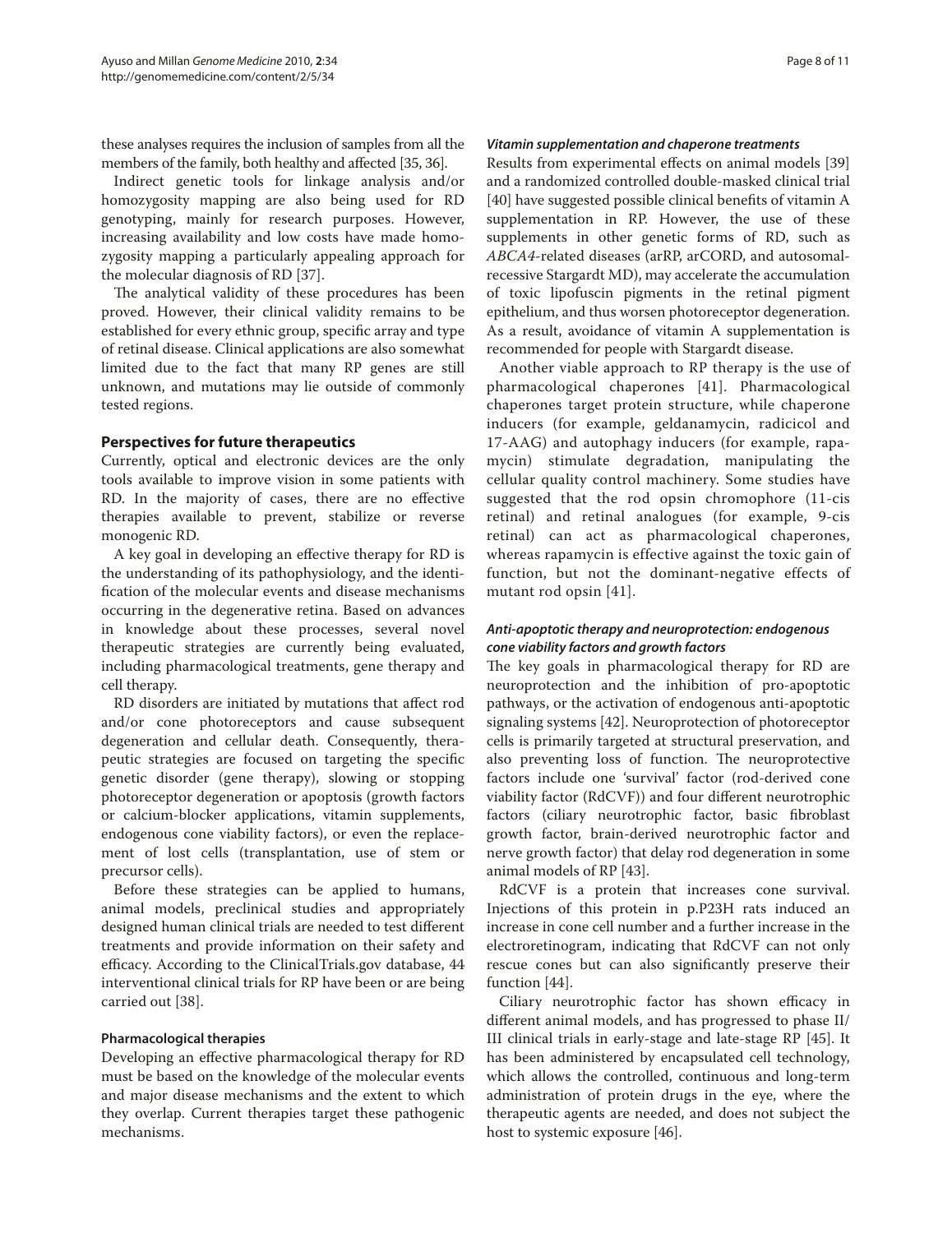### **Gene-based therapy**

Many RD-associated genes have been identified and their functions elucidated. Over the past decade, there has been a substantial effort to develop gene therapy for inherited retinal degeneration, culminating in the recent initiation of clinical trials.

A variety of monogenic recessive disorders could be amenable to treatment by gene replacement therapy through the delivery of healthy copies of the defective gene via replication-deficient viral vectors [47, 48]. Preliminary results from three clinical trials indicate that the treatment of a form of LCA by gene therapy can be safe and effective. Phase I clinical trials of gene therapy targeting the gene *RPE65* [49-51] are being conducted in three different medical centers: Moorfields Eye Hospital, UK [49], the Children's Hospital of Philadelphia, USA, [51], and the Universities of Pennsylvania and Florida, USA. [50],

For some autosomal-dominant forms of RP or LCA, in which expression of a mutant allele has a gain-offunction effect on photoreceptor cells, or a dominantnegative mechanism or a combination of both, gene therapy is likely to depend on efficient silencing of the mutated allele [52]. Gene-silencing strategies for these conditions include RNA interference by microRNAbased hairpins (Prph2 animal model), short hairpin RNAs (*IMPDH1* gene murine model), RNA interference by microRNA combined with gene replacement (transgenic mouse simulating human RHO-adRP), and antisense oligonucleotide technologies.

## **Cell therapy**

Adult stem cells isolated from the retinal pigment epithelium at the ciliary body margin can differentiate into all retinal cell types, including photoreceptors, bipolar cells and Müller glia. Animal experiments have shown that, in response to environmental cues, they can repopulate damaged retinas, regrow neuronal axons, repair higher cortical pathways, and restore pupil reflexes, light responses and basic pattern recognition. When transplanted into a damaged retina, the progenitor cells integrate with the retina, forming a protective layer that preserves existing cells and increases photoreceptor density - that is, neurogenesis can be fostered by recruitment of endogenous stem cells into damaged areas or by transplanted stem cells [53].

Clinical trials using human fetal neural retinal tissue and retinal pigment epithelium cells and adult stem cells are in progress. A phase I clinical trial to repair damaged retinas in 50 patients with RP and age-related macular degeneration has been conducted in India. Phase I clinical trials to repair damaged retinas in patients with RP degeneration have been conducted using autologous stem cells derived from bone marrow, injected either near the cornea or intravitreally (ClinicalTrials.gov NCT01068561). Preliminary results have shown visual improvement.

Additionally, a non-invasive cell-based therapy consisting of systemic administration of pluripotent bone-marrow-derived mesenchymal stem cells to rescue vision and associated vascular pathology has been tested in an animal model for RP, resulting in preservation of both rod and cone photoreceptors and visual function [54]. These results underscore the potential application of mesenchymal stem cells in treating retinal degeneration.

## **Concluding remarks**

To date, more than 200 genes associated with RD have been identified; they are involved in many different clinical entities such as RCA, LCA, USH, CORD and MD. The most surprising outcome of these findings is the exceptional heterogeneity involved: a high number of disease-causing mutations have been detected in most RD genes, mutations in many different genes can cause the same disease, and different mutations in the same gene may cause different diseases. This genetic heterogeneity underlies a high clinical variability, even among family members with the same mutation. The RD genes involve many different pathways, and expression ranges from very limited (for example, expressed in rod photoreceptors only) to ubiquitous.

Gaining knowledge of the genetic causes and pathways involved in the photoreceptor degeneration underlying these disorders is the first step in implementing the correct clinical management and a possible prevention or cure for the disease.

An increasing number of clinical trials are exploring different therapeutic approaches with the aim of treating inherited retinal dystrophies. Phenotypic characterization and genotyping are crucial in order to provide patients with potential personalized treatment. Further research into the mechanisms underlying photoreceptor degeneration and retinal cell apoptosis should also bring us closer to the goal of developing efficient and safe therapies.

#### **Abbreviations**

ad: autosomal dominant; adCORD: autosomal-dominant cone and rod dystrophy; adl CA: autosomal dominant LCA: adMD: autosomal-dominant macular dystrophy; adRP: autosomal-dominant retinitis pigmentosa; ar: autosomal-recessive; arCORD: autosomal-recessive cone and rod dystrophy; arLCA: autosomal-recessive LCA; arMD: autosomal-recessive macular dystrophy; arRP: autosomal-recessive retinitis pigmentosa; BBS: Bardet-Biedl syndrome; CORD: cone and rod dystrophy; dCSNB: dominant congenital stationary night blindness; FEVR: familial exhudative vitreoretinopathy; JS: Joubert syndrome; LCA: Leber's congenital amaurosis; LGMD2H: limb and griddle muscular dystrophy type 2H; MD: macular degeneration; MKKS: McKusick-Kaufmann syndrome; MKS: Meckel-Gruber syndrome; RD: retinal dystrophy; RdCVF: rod-derived cone viability factor; ROS: reactive oxygen species; RP: retinitis pigmentosa; USH: Usher syndrome; xl: X-linked; xlCORD: X-linked cone and rod dystrophy; xlCSNB: X-linked congenital stationary night blindness; xlRP: X-linked retinitis pigmentosa.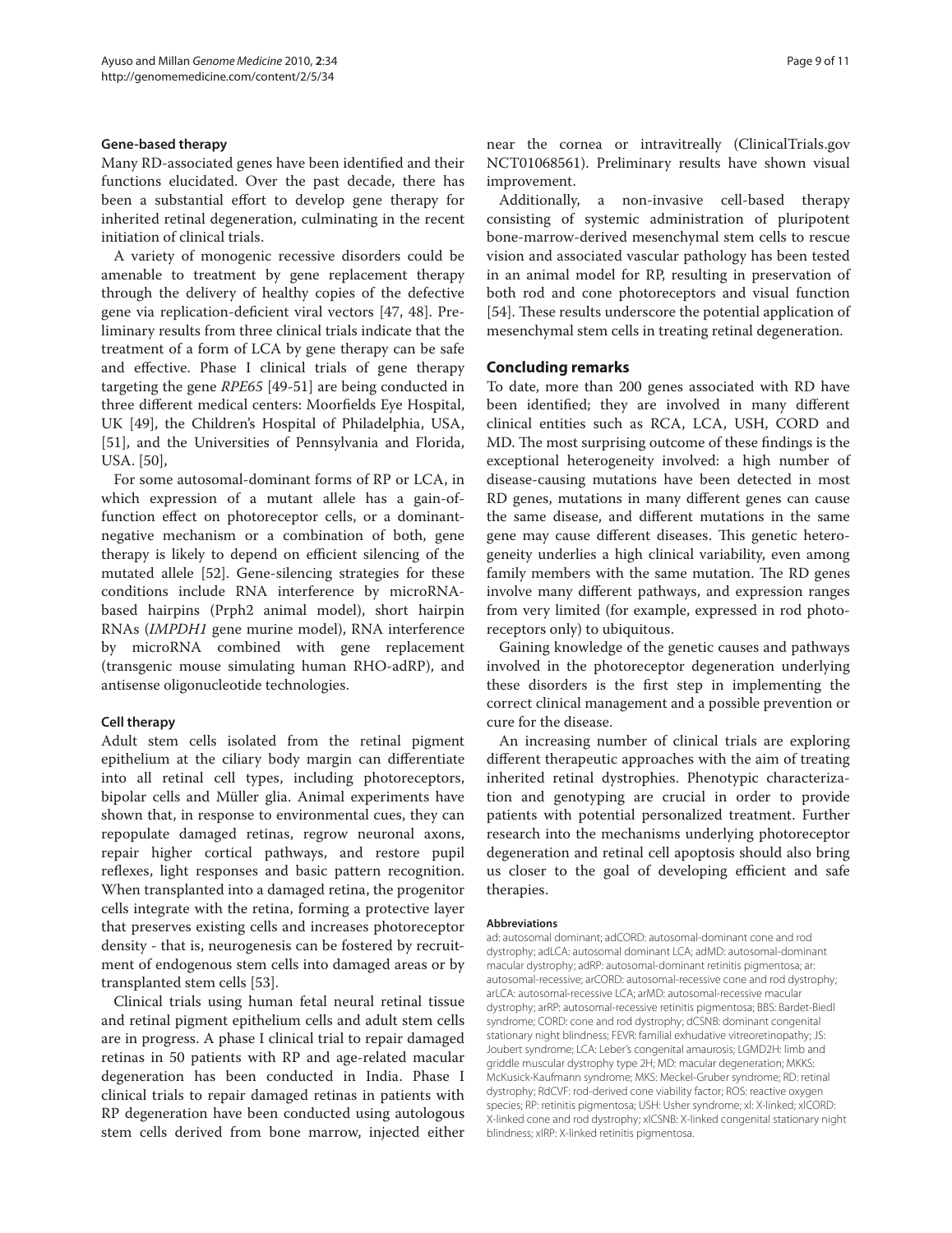#### **Competing interests**

The authors declare that they have no competing interests.

#### **Authors' contributions**

CA designed the overall layout and different sections of the article, and wrote the first draft of the manuscript. JM performed a thorough review of the manuscript, and provided the descriptions of the candidate genes and pathways, and the genetic patterns. Both authors reviewed and approved the final manuscript.

#### **Acknowledgements**

We wish to acknowledge Retina España, FAARPEE (Federación de Asociaciones de Afectados de Retinosis Pigmentaria del Estado Español) CIBERER (Network Biomedical Centre of Research on Rare Diseases) and ISCIII (The Institute of Health Carlos III from the Spanish Ministry of Science and Innovation).

#### **Author details**

1 Department of Medical Genetics, IIS-Fundación Jiménez Díaz/CIBERER, Av/ Reyes Católicos no. 2; 28040, Madrid, Spain. <sup>2</sup>Unidad de Genética, Hospital Universitario La Fe/CIBERER, Avda. Campanar, 21, 46009 Valencia, Spain.

#### Published: 27 May 2010

#### **References**

- Ammann F, Klein D, Franceschetti A: Genetic and epidemiological investigations on pigmentary degeneration of the retina and allied disorders in Switzerland*. J Neurol Sci* 1965, 2:183-196.
- 2. Boughman JA, Conneally PM, Nance WE: Population genetic studies of retinitis pigmentosa. *Am J Hum Genet* 1980, 32:223-235.
- 3. Jay M: On the heredity of retinitis pigmentosa. *Br J Ophthalmol* 1982, 66:405-416.
- 4. Haim M: Epidemiology of retinitis pigmentosa in Denmark. *Acta Ophthalmol Scand Suppl* 2002, 233 (Suppl):1-34.
- 5. Sen P, Bhargava A, George R, Ve Ramesh S, Hemamalini A, Prema R, Kumaramanickavel G, Vijaya L: Prevalence of retinitis pigmentosa in South Indian population aged above 40 years. *Ophthalmic Epidemiol* 2008, 15:279-281.
- 6. Xu L, Hu L, Ma K, Li J, Jonas JB: Prevalence of retinitis pigmentosa in urban and rural adult Chinese: The Beijing Eye Study. *Eur J Ophthalmol* 2006, 16:865-866.
- 7. Daiger SP, Bowne SJ, Sullivan LS: Perspective on genes and mutations causing retinitis pigmentosa. *Arch Ophthalmol* 2007, 125:151-158.
- 8. Riveiro-Alvarez R, Valverde D, Lorda-Sanchez I, Trujillo-Tiebas MJ, Cantalapiedra D, Vallespin E, Aguirre-Lamban J, Ramos C, Ayuso C: Partial paternal uniparental disomy (UPD) of chromosome 1 in a patient with Stargardt disease. *Mol Vis* 2007, 13:96-101.
- 9. Ayuso C, García-Sandoval B, Nájera C, Valverde D, Carballo M, Antiñolo G: Retinitis pigmentosa in Spain. The Spanish multicentric and multidisciplinary group for research into retinitis pigmentosa. *Clin Genet* 1995, 48:120-122.
- 10. Moriaux F, Hamedani M, Hurbli T, Utreza Y, Oubaaz A, Morax S: Waardenburg's syndrome. *J Fr Ophtalmol* 1999, 22:799-809.
- 11. Schuster A, Weisschuh N, Jagle H, Besch D, Janecke AR, Zirler H, Tippmann S, Zrenner E, Wissinger B: Novel rhodopsin mutations and genotypephenotype correlation in patients with autosomal dominant retinitis pigmentosa. *Br J Ophthalmol* 2005, 89:1258-1264.
- 12. Dryja TP, McGee TL, Hahn LB, Cowley GS, Olsson JE, Reichel E, Sandberg MA, Berson EL: Mutations within the rhodopsin gene in patients with autosomal dominant retinitis pigmentosa. *N Engl J Med* 1990, 323:1302-1307.
- 13. RetNet: Retinal Information Network [http://www.sph.uth.tmc.edu/Retnet/]
- 14. McKie AB, McHale JC, Keen TJ, Tarttelin EE, Goliath R, van Lith-Verhoeven JJ, Greenberg J, Ramesar RS, Hoyng CB, Cremers FP, Mackey DA, Bhattacharya SS, Bird AC, Markham AF, Inglehearn CF: Mutations in the pre-mRNA splicing factor gene PRPC8 in autosomal dominant retinitis pigmentosa (RP13). *Hum Mol Genet* 2001, 10:1555-1562.
- 15. Vithana EN, Abu-Safieh L, Allen MJ, Carey A, Papaioannou M, Chakarova C, Al-Maghtheh M, Ebenezer ND, Willis C, Moore AT, Bird AC, Hunt DM, Bhattacharya SS: A human homolog of yeast pre-mRNA splicing gene, *PRP31*, underlies autosomal dominant retinitis pigmentosa on chromosome 19q13.4. *Mol Cell* 2001, 8:375-381.

Page 10 of 11

- 16. Chakarova CF, Papaioannou MG, Khanna H, Lopez I, Waseen N, Shah A Theis T, Friedman J, Maubaret C, Bujakowska K, Veraitch B, Abd El-Aziz MM, Prescott de Q, Parapuram SK, Bickmore WA, Munro PM, Gal A, Hamel CP, Marigo V, Ponting CP, Wissinger B, Zrenner E, Matter K, Swaroop A, Koenekoop RK, Bhattacharya SS: Mutations in TOPORS cause autosomal dominant retinitis pigmentosa with perivascular retinal pigment epithelium atrophy. *Am J Hum Genet* 2007, 81:1098-1103.
- 17. Maita H, Kitaura H, Keen TJ, Inglehearn CF, Ariga H, Iguchi-Ariga SM: PAP-1, the mutated gene underlying the RP9 form of dominant retinitis pigmentosa, is a splicing factor. *Exp Cell Res* 2004, 300:283-296.
- 18. Zhao C, Bellur DL, Lu S, Zhao F, Grassi MA, Bowne SJ, Sullivan LS, Daiger SP, Chen LJ, Pang CP, Zhao K, Staley JP, Larsson C: Autosomal-dominant retinitis pigmentosa caused by a mutation in SNRNP200, a gene required for unwinding of U4/U6 snRNAs. *Am J Hum Genet* 2009, 85:617-627.
- 19. Jaakson K, Zernant J, Külm M, Hutchinson A, Tonisson N, Glavac D, Ravnik-Glavac M, Hawlina M, Meltzer MR, Caruso RC, Testa F, Maugeri A, Hoyng CB, Gouras P, Simonelli F, Lewis RA, Lupski JR, Cremers FP, Allikmets R: Genotyping microarray (gene chip) for the ABCR (*ABCA4*) gene. *Hum Mutat* 2003, 22:395-403.
- 20. Stenirri S, Alaimo G, Manitto MP, Brancato R, Ferrari M, Cremonesi L: Are microarrays useful in the screening of ABCA4 mutations in Italian patients affected by macular degenerations? *Clin Chem Lab Med* 2008, 46:1250-1255.
- 21. Aguirre-Lamban J, Riveiro-Alvarez R, Maia-Lopes S, Cantalapiedra D, Vallespin E, Avila-Fernandez A, Villaverde-Montero C, Trujillo-Tiebas MJ, Ramos C, Ayuso C: Molecular analysis of the ABCA4 gene for reliable detection of allelic variations in Spanish patients: identification of 21 novel variants. *Br J Ophthalmol* 2009, 93:614-621.
- 22. Maia Lopes S, Aguirre Lamban J, Castelo Branco M, Riveiro Alvarez R, Ayuso C, Silva ED: *ABCA4* mutations in Portuguese Stargardt patients: identification of new mutations and their phenotypic analysis. *Mol Vis* 2009, 15:584-591.
- 23. Ernest PJ, Boon CJ, Klevering BJ, Hoefsloot LH, Hoyng CB: Outcome of ABCA4 microarray screening in routine clinical practice. *Mol Vis* 2009, 15:2841-2847.
- 24. Klevering BJ, Yzer S, Rohrschneider K, Zonneveld M, Allikmets R, van den Born LI, Maugeri A, Hoyng CB, Cremers FP: Microarray-based mutation analysis of the *ABCA4* (ABCR) gene in autosomal recessive cone-rod dystrophy and retinitis pigmentosa. *Eur J Hum Genet* 2004, 12:1024-1032.
- 25. Valverde D, Riveiro-Alvarez R, Aguirre-Lamban J, Baiget M, Carballo M, Antiñolo G, Millán JM, Garcia Sandoval B, Ayuso C: Spectrum of the ABCA4 gene mutations implicated in severe retinopathies in Spanish patients. *Invest Ophthalmol Vis Sci* 2007, 48:985-990.
- 26. Zernant J, Külm M, Dharmaraj S, den Hollander AI, Perrault I, Preising MN, Lorenz B, Kaplan J, Cremers FP, Maumenee I, Koenekoop RK, Allikmets R: Genotyping microarray (disease chip) for Leber congenital amaurosis: detection of modifier alleles. *Invest Ophthalmol Vis Sci* 2005, 46:3052-3059.
- 27. Yzer S, Leroy BP, De Baere E, de Ravel TJ, Zonneveld MN, Voesenek K, Kellner U, Ciriano JP, de Faber JT, Rohrschneider K, Roepman R, den Hollander AI, Cruysberg JR, Meire F, Casteels I, van Moll-Ramirez NG, Allikmets R, van den Born LI, Cremers FP: Microarray-based mutation detection and phenotypic characterization of patients with Leber congenital amaurosis. *Invest Ophthalmol Vis Sci* 2006, 47:1167-1176.
- 28. Vallespin E, Cantalapiedra D, Riveiro-Alvarez R, Wilke R, Aguirre-Lamban J, Avila-Fernandez A, Lopez-Martinez MA, Gimenez A, Trujillo-Tiebas MJ, Ramos C, Ayuso C: Mutation screening of 299 Spanish families with retinal dystrophies by Leber congenital amaurosis genotyping microarray. *Invest Ophthalmol Vis Sci* 2007, 48:5653-5661.
- 29. Henderson RH, Waseem N, Searle R, van der Spuy J, Russell-Eggitt I, Bhattacharya SS, Thompson DA, Holder GE, Cheetham ME, Webster AR, Moore AT: An assessment of the apex microarray technology in genotyping patients with Leber congenital amaurosis and early-onset severe retinal dystrophy. *Invest Ophthalmol Vis Sci* 2007, 48:5684-5689.
- 30. Simonelli F, Ziviello C, Testa F, Rossi S, Fazzi E, Bianchi PE, Fossarello M, Signorini S, Bertone C, Galantuomo S, Brancati F, Valente EM, Ciccodicola A, Rinaldi E, Auricchio A, Banfi S: Clinical and molecular genetics of Leber's congenital amaurosis: a multicenter study of Italian patients. *Invest Ophthalmol Vis Sci* 2007, 48:4284-4290.
- 31. Cremers FPM, Kimberling WJ, Kulm M, de Brouwer AP, van Wijk E, te Brinke H, Cremers CWRJ, Hoefsloot LH, Banfi S, Simonelli F, Fleischhauer JC, Berger W, Kelley PM, Haralambous E, Bitner-Glindzicz M, Webster AR, Saihan Z, Debaere E, Leroy BP, Silvestri G, Mckay G, Koenekoop RK, Millan JM, Rosenberg T, Joensuu T, Sankila EM, Weil D, Weston MD, Wissinger B, Kremer H: